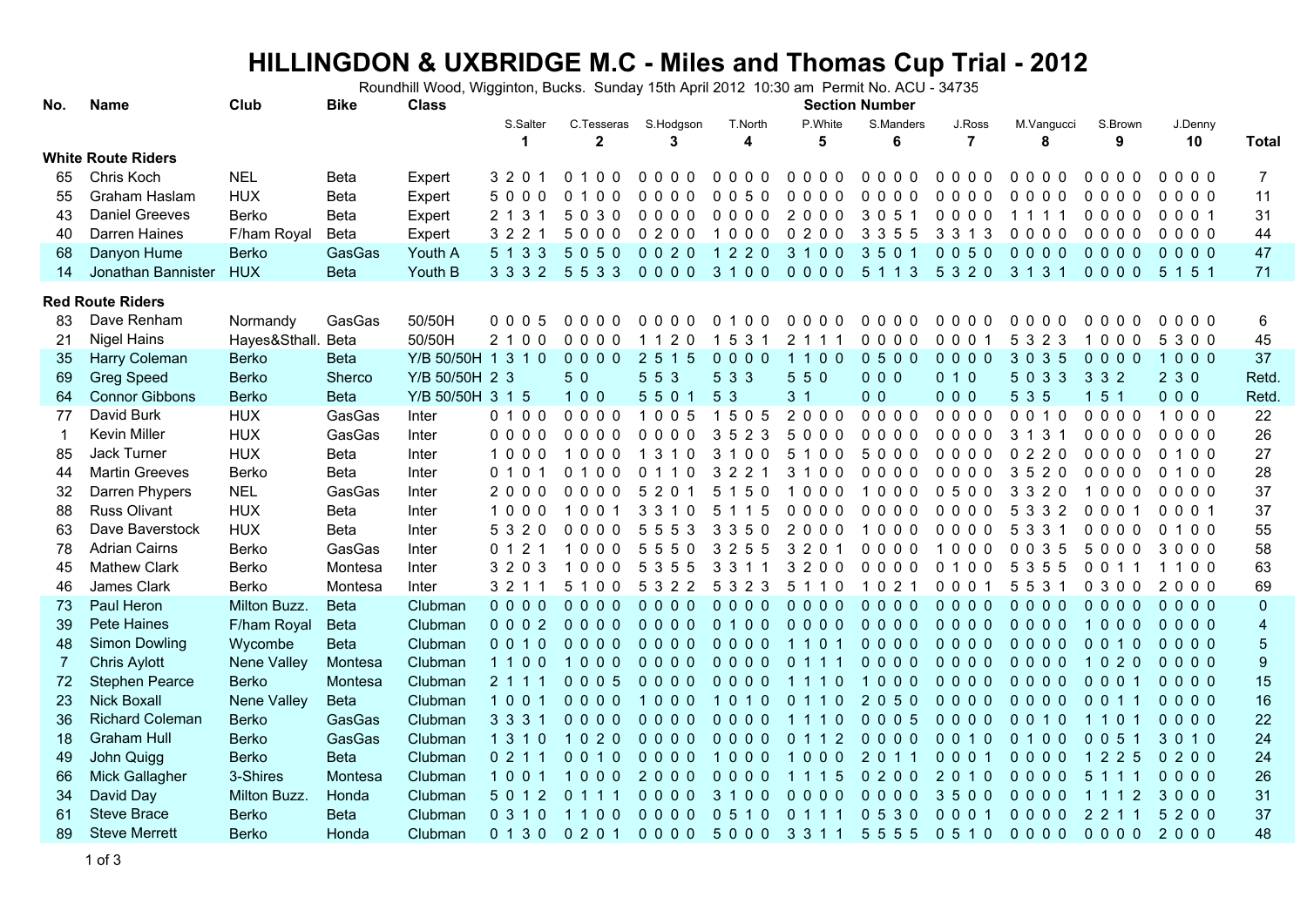## **HILLINGDON & UXBRIDGE M.C - Miles and Thomas Cup Trial - 2012** Roundhill Wood, Wigginton, Bucks. Sunday 15th April 2012 10:30 am Permit No. ACU - 34735

| No.             | Name                     | Club          | <b>Bike</b>    | <b>Class</b> | <b>Section Number</b> |                         |                            |                                    |                                               |                        |                     |                           |                                    |                         |                         |
|-----------------|--------------------------|---------------|----------------|--------------|-----------------------|-------------------------|----------------------------|------------------------------------|-----------------------------------------------|------------------------|---------------------|---------------------------|------------------------------------|-------------------------|-------------------------|
|                 |                          |               |                |              | S.Salter              | C.Tesseras              | S.Hodgson                  | T.North                            | P.White                                       | S.Manders              | J.Ross              | M.Vanqucci                | S.Brown                            | J.Denny                 |                         |
|                 |                          |               |                |              | $\mathbf 1$           | $\mathbf{2}$            | 3                          | 4                                  | 5                                             | 6                      | $\overline{7}$      | 8                         | 9                                  | 10                      | <b>Total</b>            |
| 26              | <b>Colin Oliver</b>      | Milton Buzz.  | Yamaha         | Clubman      | 3 2 3 3               | 0 0 1 1                 | $0000$                     | 1 0 5<br>3                         | 2 1 5 1                                       | 3 3 3 3                | 2 1 0 0             | 0000                      | 2 3 1 1                            | 5030                    | 61                      |
| 87              | <b>Richard Pearce</b>    | <b>HUX</b>    | GasGas         | Clubman      | 5 1 0 3               | 2020                    | $0000$                     | 000                                | 5 <sup>5</sup><br>152                         | $5\overline{)}$<br>550 | 3023                | 0000                      | 2 2 5                              | $\overline{1}$<br>$000$ | 61                      |
| 27              | <b>Brian Oliver</b>      | <b>Berko</b>  | <b>Beta</b>    | Clubman      | 5 1 3 2               | 2000                    | 5000                       | $\overline{2}$<br>$1 1 0$          | 2 <sup>1</sup><br>5 0 5                       | 0505                   | 1100                | 0000                      | 5505                               | 3 2 0 0                 | 66                      |
| 28              | <b>Steve James</b>       | Milton Buzz.  | Yamaha         | Clubman      | 5 2 3 3               | 1500                    | 0100                       | 3 3 0 5                            | 5 <sup>5</sup><br>3 1 1                       | 3 1 0 5                | 5500                | 5000                      | 2 1 5 5                            | 3 1 0 0                 | 82                      |
| 11              | <b>Martin Howlett</b>    | <b>Berko</b>  | Yamaha         | Clubman      |                       |                         |                            |                                    |                                               |                        | $\overline{0}$      | $\Omega$                  |                                    |                         | Retd                    |
| 5               | Rob Coleman              | Berko         | Sherco         | Novice       | 3 2 1 1               | 0 1 0 0                 | $0000$                     | 1 1 1 0                            | 0 1 1 0                                       | 0000                   | 0000                | 0000                      | 1110                               | 0000                    | 16                      |
| 4               | Lee Borham               | Berko         | Beta           | Novice       | 3 3 1 0               | 0010                    | $0000$                     | 000                                | $\overline{0}$<br>2<br>$\overline{1}$         | 0000                   | 1000                | 0000                      | 10<br>11                           | $0000$                  | 17                      |
| 31              | Wayne Phypers            | <b>NEL</b>    | Beta           | Novice       | 3 0 1 0               | 0000                    | 0000                       | 2000                               | 1 5 1 1                                       | 1000                   | 0 0 1 0             | $0000$                    | 0 1 0 0                            | 2 0 1 0                 | $20\,$                  |
| 50              | Rob Woodcock             | <b>HUX</b>    | Montesa        | Novice       | 3300                  | 1000                    | $0000$                     | 0100                               | 0500                                          | 5300                   | 0000                | $0000$                    | $0000$                             | 1000                    | 22                      |
| $\overline{2}$  | David Stainton           | Berko         | Beta           | Novice       | 3 2 0 2               | 0001                    | 0000                       | 1 0 2 0                            | 1 1 2 0                                       | 1001                   | $0000$              | $0000$                    | 2 1 2 5                            | 0 1 1 1                 | 30                      |
| 79              | John Prater              | Milton Buzz.  | GasGas         | Novice       | 0 0 1 0               | 20                      | 000                        | 000                                |                                               | 2<br>001               | 020<br>$\mathbf{1}$ | 0000                      | $\overline{2}$<br>2                | 5<br>110                | 30                      |
| 76              | John Kirkham             | Berko         | Montesa        | Novice       | 3 1 1                 | - 0<br>$\Omega$         | $\Omega$<br>0 <sub>0</sub> | 5<br>5 2 5                         | 2<br>2 <sub>0</sub><br>2                      | 5<br>555               | 3<br>0<br>10        | 3000                      | $3\,5$<br>3                        | 0<br>1 1 0              | 77                      |
| 75              | Alan Taylor              | Berko         | Montesa        | Novice       | 3 3 1 2               | 1 1 1 2                 | 0 <sub>0</sub><br>0        | 5<br>5 5<br>5                      | 5<br>5<br>$\overline{0}$<br>1                 | 5<br>055               | 2 5 5<br>2          | $\mathbf{0}$<br>$0\;0\;0$ | 5<br>2 3 1                         | 021<br>-1               | 90                      |
| 74              | <b>Gary Priestley</b>    | Milton Buzz.  | Montesa        | Novice       | 3 3 3 1               | 3 0 1 0                 | 000                        | $\overline{2}$<br>5 5 2            | 3 5 5 5                                       | 5550                   | 5<br>5 5 5          | 5000                      | 3 1 5<br>2                         | 3 5 2 3                 | 111                     |
| 25              | <b>Mark Howse</b>        | F/ham Royal   | <b>BSA</b>     | Pre65R       | 0000                  | 0000                    | $0000$                     | 0000                               | 0000                                          | $0000$                 | 0000                | 0000                      | 0 1 0 0                            | 0000                    | $\overline{1}$          |
| 84              | <b>Tim Blackmore</b>     | <b>HUX</b>    | <b>BSA</b>     | Pre65R       | $0000$                | $0000$                  | $0000$                     | $0000$                             | 1000                                          | 0050                   | 0000                | $0000$                    | $0000$                             | $0000$                  | $\,6\,$                 |
| 37              | <b>Nick James</b>        | <b>HUX</b>    | Dot            | Pre65R       | $0000$                | 1002                    | 0005                       | $0000$                             | $0000$                                        | 5000                   | 1050                | $0000$                    | 1111                               | $0000$                  | 23                      |
| 81              | Pete Hampton             | F/ham Royal   | <b>BSA</b>     | Pre65R       | $0000$                | 0 1 0 0                 | $0000$                     | 2 1 0 0                            | $0000$                                        | 5 0 5 1                | $0000$              | $0000$                    | 2 1 2 1                            | 2000                    | 23                      |
| 3               | <b>Mick Clarkson</b>     | K&K           | Triumph        | Pre65R       | 2 0 0 1               | 0 1 0 1                 | $0000$                     | 1505                               | 1200                                          | $0000$                 | 0 1 0 0             | $0000$                    | 1510                               | 0 0 1 0                 | 28                      |
| 19              | <b>Billy Bishop</b>      | <b>Berko</b>  | Triumph        | Pre65R       | 3 0 1 0               | 1010                    | $0000$                     | $5^{\circ}$<br>$\mathbf{3}$<br>1 1 | 0000                                          | 1000                   | 0500                | 0000                      | 3 2 5                              | $0000$                  | 33                      |
| 42              | <b>Brian Williamson</b>  | Wycombe       | Triumph        | Pre65R       | 5 3 1 3               | 0202                    | $0000$                     | 5 3 3 3                            | 3 <sup>1</sup><br>$102$                       | 000<br>$\mathbf{0}$    | 0000                | 0000                      | 2 5 1 1                            | $\overline{1}$<br>000   | 46                      |
| 15              | <b>Barry Bannister</b>   | <b>HUX</b>    | <b>BSA</b>     | Pre65R       | 5 3 3 3               | 3 0 3<br>$\overline{1}$ | $0000$                     | 5 3 5 3                            | 3 5 1 3                                       | $5^{\circ}$<br>5 5 5   | 0 1 0 0             | 0000                      | 5<br>$5^{\circ}$<br>3 <sub>2</sub> | 5 2 0 2                 | 94                      |
| 22              | <b>Brian Ayres</b>       | Milton Buzz.  | <b>BSA</b>     | Pre65R       | $\mathbf{1}$          | $\mathbf 0$             | $\mathbf 0$                |                                    |                                               | $\Omega$               | 3                   | $\mathbf 0$               | 1                                  | 10                      | Retd                    |
| 41              | Jack Williamson          | Wycombe       | <b>Bultaco</b> | T/shock      | 2000                  | 1 1 0 1                 | 0000                       | 5020                               | 0212                                          | 2 5 0 1                | 0000                | $0000$                    | 2 1 0 0                            | $0000$                  | 28                      |
| 30 <sup>°</sup> | Sam Phypers              | <b>NEL</b>    | <b>Beta</b>    | Youth B      | 5 5 2 3               | 1003                    | 1500                       | 3 1 0 0 1 1 2 2                    |                                               | 1000                   | 2000                | 0000                      | 1110                               | 2 1 1 0                 | 45                      |
|                 |                          |               |                |              |                       |                         |                            |                                    |                                               |                        |                     |                           |                                    |                         |                         |
|                 | <b>Blue Route Riders</b> |               |                |              |                       |                         |                            |                                    |                                               |                        |                     |                           |                                    |                         |                         |
| 33              | Roy Phypers              | <b>NEL</b>    | <b>Bitsa</b>   | 50/50E       | 1 0 3 2               | $0000$                  | $0000$                     | 3 2 3 0                            | 2 2 1 1                                       | 0001                   | $0000$              | 0000                      | 2202                               | $0000$                  | 27                      |
| 10              | <b>Mick Adams</b>        | <b>HUX</b>    | Sherco         | 50/50E       | 2 3 2 2               | 1 0 1 0                 | $0000$                     | 2 5 2 1                            | 1 1 1 1                                       | $0000$                 | $0000$              | 5000                      | 112                                | $0000$                  | 35                      |
| 8               | Rob Edwards              | <b>Barnet</b> | GasGas         | 50/50E       | 0010                  | 1000                    | 1000                       | 5 5 5 3                            | 2 5 1 1                                       | 1000                   | 0000                | 0 1 0 0                   | 2 2 2 3                            | 0000                    | 41                      |
| 62              | <b>Martin Page</b>       | Berko         | Beta           | 50/50E       | 3 0 2 1               | 5000                    | 5<br>100                   | 150                                | $\overline{2}$<br>5 3 2                       | $0000$                 | 5000                | 0000                      | 1100                               | $0000$                  | 43                      |
| 51              | Chris Hurworth           | Wycombe       | <b>BSA</b>     | Pre65B       | 0001                  | $0000$                  | 0000                       | $0000$                             | 0 <sub>0</sub><br>$1\quad1$                   | 0000                   | 0000                | 0000                      | $0000$                             | 0 1 0 0                 | $\overline{\mathbf{4}}$ |
| 20              | <b>Giles Whalley</b>     | K&K           | Triumph        | Pre65B       | 0010                  | 0 0 1 3                 | $0000$                     | $0000$                             | $\mathbf{0}$<br>$5^{\circ}$<br>1 <sub>1</sub> | 001<br>$\mathbf{0}$    | $0000$              | $0000$                    | $0000$                             | $0000$                  | 13                      |
| 38              | John Eckhart             | Wycombe       | Triumph        | Pre65B       | 0201                  | 0000                    | 0000                       | 0000                               | 5 1 1 1                                       | 3 2 2 0                | 0000                | 0000                      | 0000                               | $0000$                  | 18                      |
| 29              | Jim Bell                 | <b>HUX</b>    | Greeves        | Pre65B       | 2033                  | 0 1 0 0                 | 1000                       | $0000$                             | $0050$                                        | 1000                   | 1000                | 0050                      | $0000$                             | $0000$                  | 22                      |
| 6               | Julian Wade              | <b>Berko</b>  | <b>BSA</b>     | Pre65B       | 0235                  | 2020                    | $0000$                     | 1101                               | 1 1 1 1                                       | 1001                   | 0050                | $0000$                    | 0005                               | $0000$                  | 33                      |
| 47              | Rob Darbyshire           | <b>Berko</b>  | Triumph        | Pre65B       | 5 5                   | 030                     | 5050                       | 5500                               | 5 2 1 0                                       | 0 1 3 3 2 1 1 3        |                     | 0000                      | 5555                               | 5100                    | Retd                    |